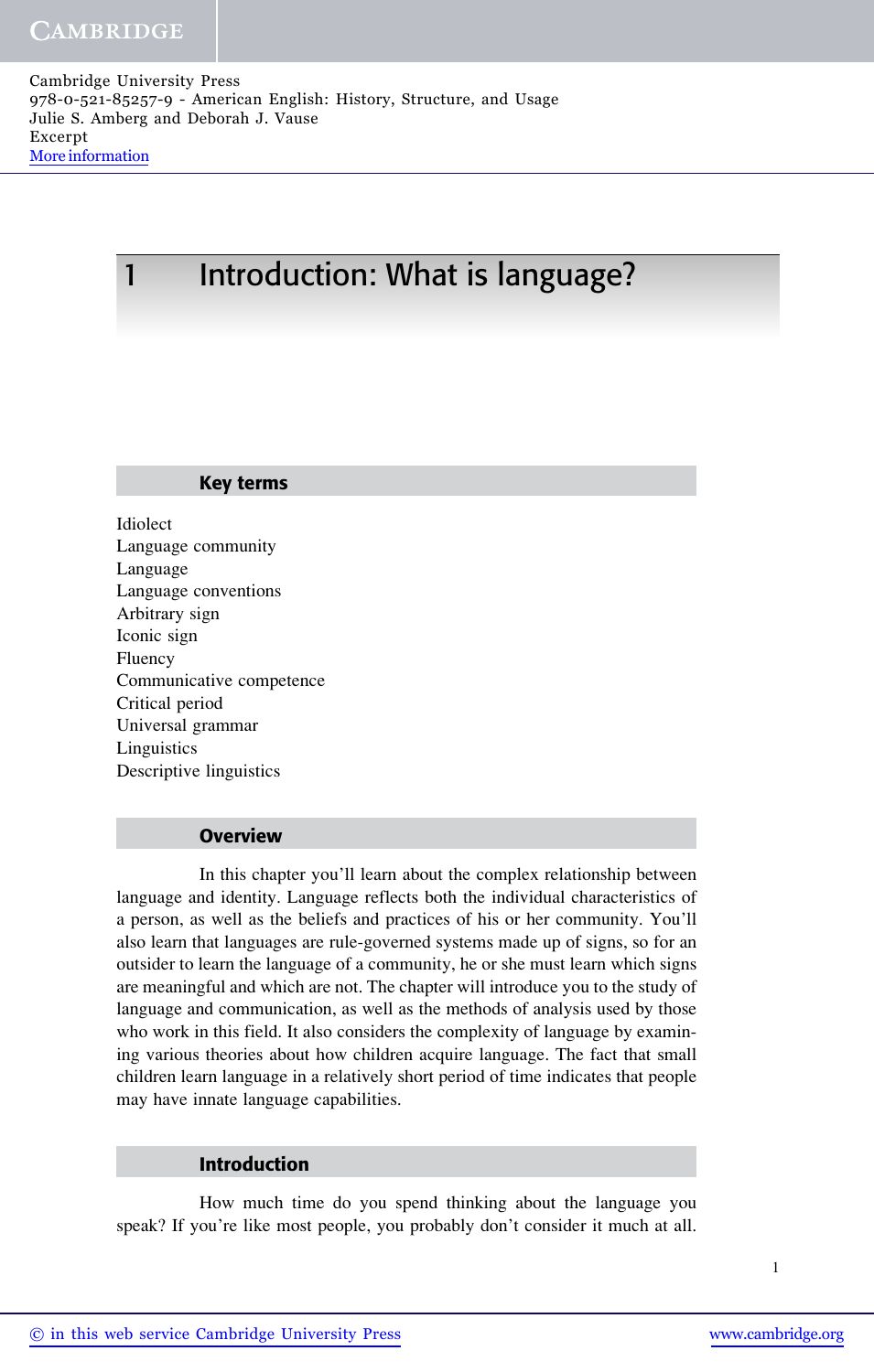| Box 1.1 The power of language |                                                                                                                                                                                                                                                                                                                                                                                                                                                   |  |  |  |  |
|-------------------------------|---------------------------------------------------------------------------------------------------------------------------------------------------------------------------------------------------------------------------------------------------------------------------------------------------------------------------------------------------------------------------------------------------------------------------------------------------|--|--|--|--|
|                               | Former Russian satellite countries Estonia and Latvia have made<br>fluency in Estonian and Latvian, respectively, a requirement of<br>citizenship, thus creating a potential problem for millions of<br>Russian-speaking citizens who have lived in these countries for                                                                                                                                                                           |  |  |  |  |
|                               | years.                                                                                                                                                                                                                                                                                                                                                                                                                                            |  |  |  |  |
|                               | An Amsterdam city councilor proposed a law mandating that Dutch<br>be spoken in Islamic mosques in his city, even though the traditional<br>language of Islam is Arabic.<br>Members of the Israeli Parliament (Knesset) boycotted a speech given<br>in German by former German President Köhler, insisting that German<br>should not be spoken in the Knesset as long as there are Holocaust                                                      |  |  |  |  |
|                               | survivors living.<br>The European Esperanto Union has indicated a new trend in the<br>international labor market: advertisements for many jobs in Europe seek<br>only applicants whose mother tongue is English.<br>The Executive Branch of the US government has directed all federal<br>departments and agencies to use "plain language" to make the<br>government more accessible and understandable in its communications<br>with the public. |  |  |  |  |

For many of us, speaking is as natural as waking up each day: it's an unconscious action that we rarely notice we're even doing. And as a result, we usually don't imagine our language as something that might wield power, fuel debate, or even cause conflict. In truth, however, language can operate in all of these ways. The recent news stories in Box 1.1 above illustrate how language plays a significant role in people's lives.

As these stories illustrate, language affects many facets of human culture: religious, political, social, and economic. Many of these situations described are provocative. The banning of certain languages or mandating the use of one over another have produced tension and anxiety, charges of isolationism, and even allegations of racism and discrimination. Why do these attempts to control language produce such strong reactions? Throughout this textbook, as you explore further the connections between people and their language, you'll find answers to this question.

# Language and communication

Language is foremost a means of communication, and communication almost always takes place within some sort of social context. This is why effective communication requires an understanding and recognition of the connections between a language and the people who use it. These connections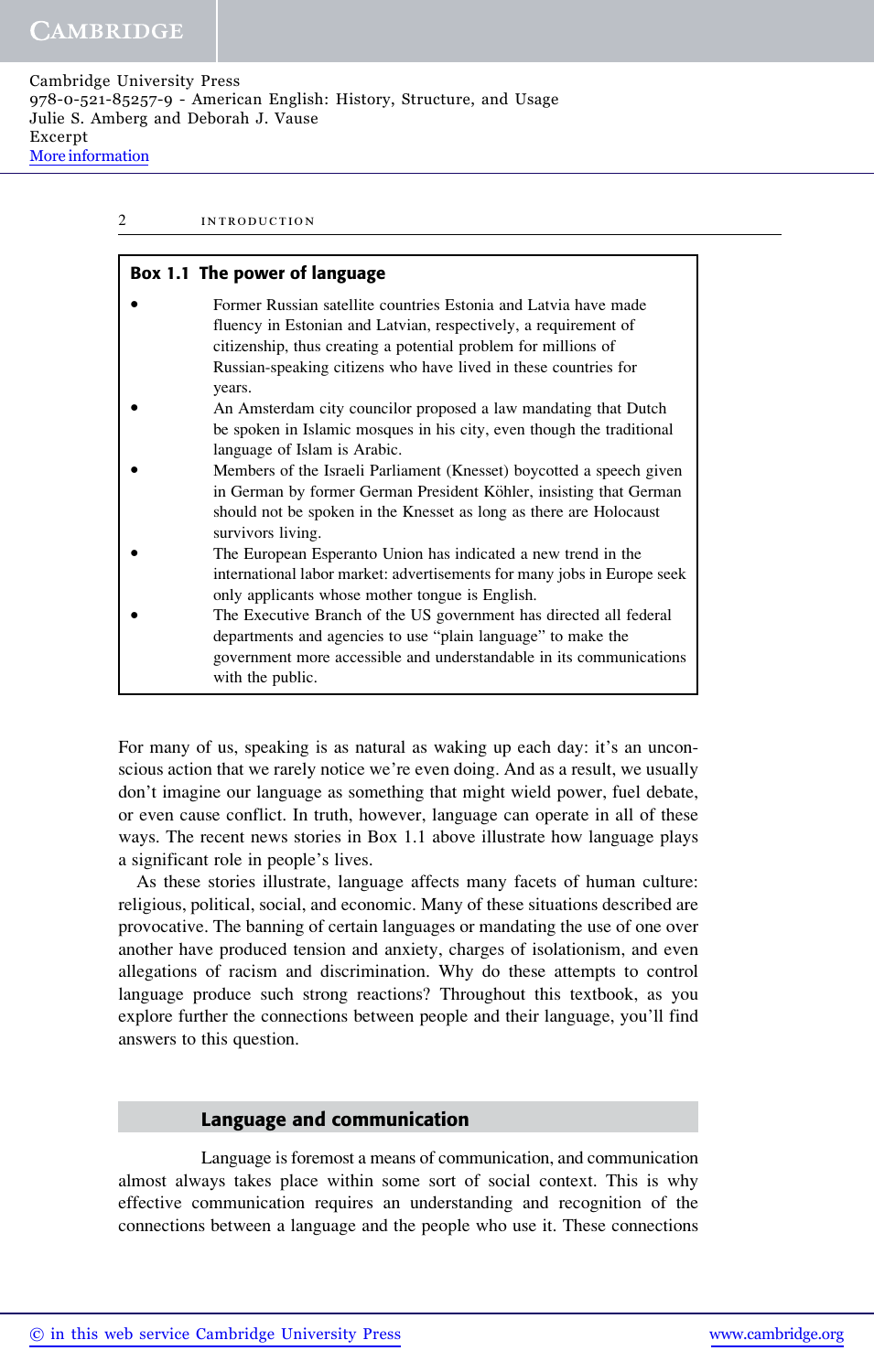Language and identity 3

are complex: for example, they tell you when to use slang with a friend or formal language with a boss, how to judge a candidate's campaign speeches, and whether to abbreviate an email. All of these acts require knowledge of the language, as well as the cultural and social forces acting on that language. As you work through this textbook, you will study these various forces, especially as they function within the United States.

Social context is a major factor that drives our language choices. For example, consider the language you might have used in an interview situation, perhaps with a prospective employer or college admissions officer. If you are like many other people, in the interview you probably were as much concerned with how you spoke as with what you actually said. You may have even practiced sounding confident, for instance, or intelligent, so that you would make a good impression during the interview. We make decisions every day, or have decisions made about us by other people, based on the language we use. We frequently evaluate a person's education, socioeconomic level, background, honesty, friendliness, and numerous other qualities by how that person speaks. And when we want to make a particular impression on someone else, we consciously choose our language, just as we choose our hair styles or clothing.

#### Exercise 1.1

The term idiolect refers to a person's use of language within a particular context. Think about your own idiolect and consider the ways in which it changes over the course of your day, depending on the needs of your communication contexts. Have you talked on the phone? Helped a friend study? Ordered in a restaurant? Participated in class discussion? Note in writing the similarities and the differences among several moments of communication you have had in the past four hours. Then imagine that you couldn't vary your language from one context to the next, from informal to formal, from personal to impersonal, from home to chemistry class, and so on. Would this hinder your communication or not? Be prepared to share your thoughts with the class.

Language is integrally intertwined with our notions of who we are on both the personal and the broader, societal levels. When we use language, we communicate our individual thoughts, as well as the cultural beliefs and practices of the communities of which we are a part: our families, social groups, and other associations.

# Language and identity

Each community, just like each individual, has its own language that expresses the ideas, values, and attitudes of its members. A particular group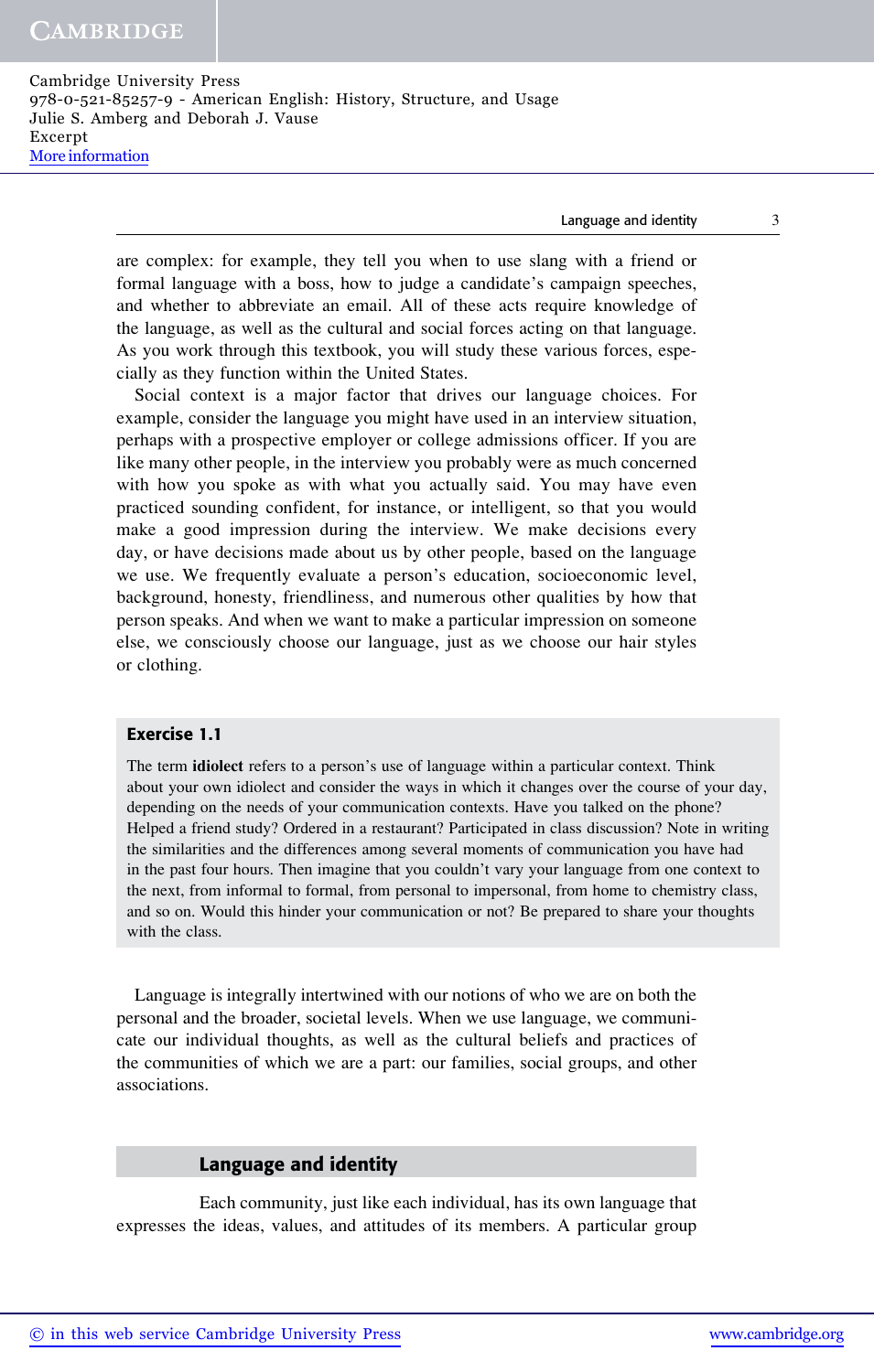# **CAMBRIDGE**

Cambridge University Press 978-0-521-85257-9 - American English: History, Structure, and Usage Julie S. Amberg and Deborah J. Vause Excerpt [More information](http://www.cambridge.org/9780521852579)

#### **INTRODUCTION**



Figure 1.1 A language community at work

of language users who share the use of a specific language adapted to fit their needs is called a **language** community. Your language communities may be created by your interests, say a sports team or a school club you belong to, by your age group, by your gender, and so on (see Figure 1.1).

Language communities are often identified by geographical region as well. In the southwestern United States, for example, in some towns along the Mexican border, Spanish is the dominant language, not English. In other towns in this region, English dominates. In each geographical area, the relationship between the two languages reflects the history, politics, and unique identity of its population. Study of diverse language communities across the United States contributes to our understanding of what it means to be American, a complex notion. Awareness of the nature of language communities provides insight into a population and will help you be more effective in using language and in understanding the language used by others.

The work of New York conceptual artist Nikki S. Lee illustrates the fundamental human ability to consciously transform one's self. Lee's acclaimed projects document her successful transformation and assimilation into a wide range of subcultures and social and ethnic groups, from sophisticated yuppies to trailer park residents, a hip-hop crowd, skateboarders, swingers, and tourists. Lee fits into these various groups by putting on the characteristics of that group's identity: its fashions, its gestures, and, of course, its language. Her project reveals the variability of individual identity – we can slip in and out of various identities, if we choose, by simply changing our language and dress. If you want to see photographs of Lee's transformations, visit the website of the Museum of Contemporary Photography: www.mocp.org/ collections/permanent/lee\_nikki\_s.php

# Exercise 1.2

Work with two or three peers to identify a particular language community you all recognize, such as restaurant servers, college professors, parents, etc. Then write a dialogue for two or more of you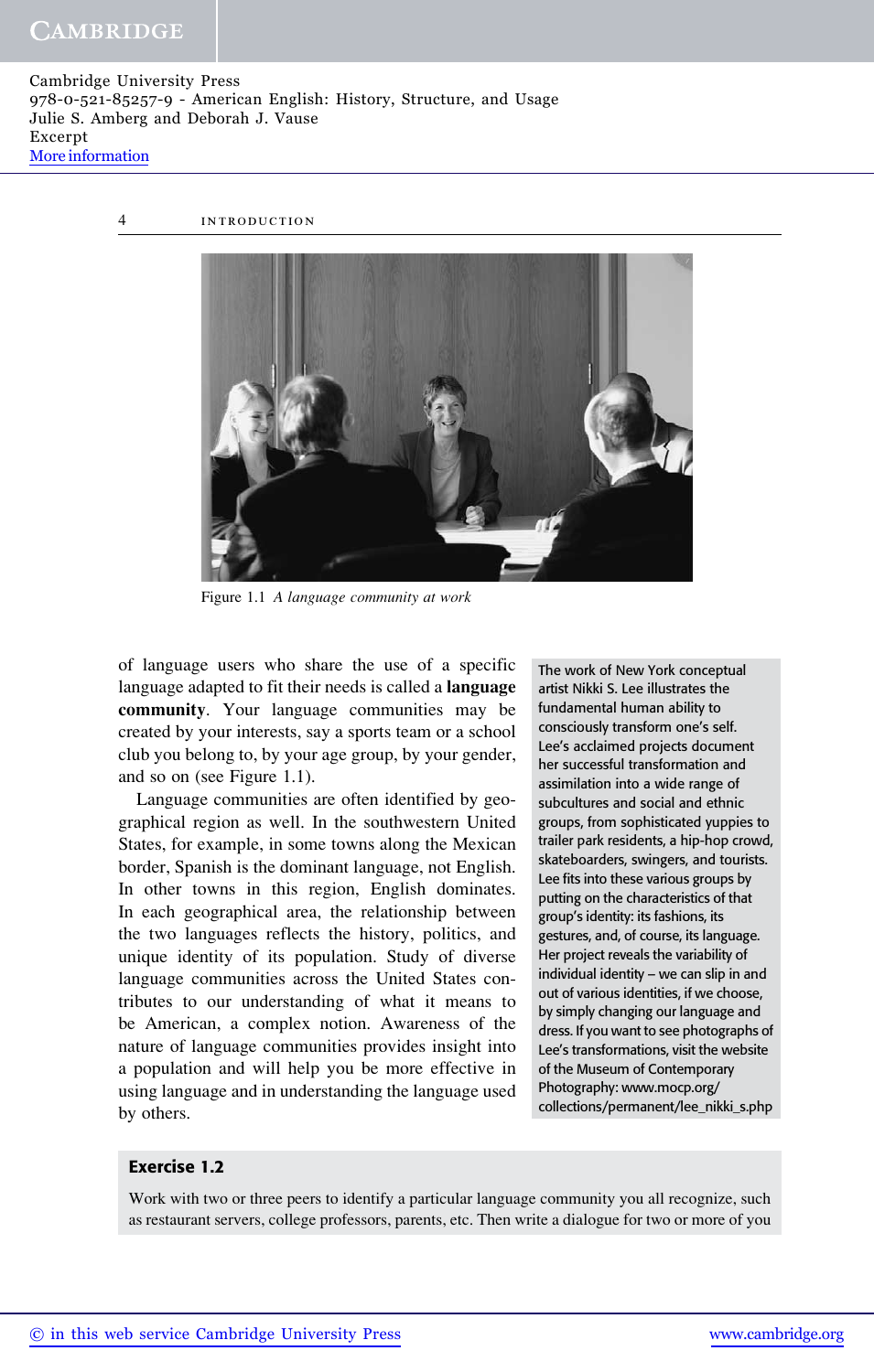Language signs 5

to read to your classmates illustrating the language of this community. Do not identify the community by name for the other students in the class but instead focus on the vocabulary, pronunciation, sentence structure, and style of dialogue to convey the community's identity. After you've written the dialogue, list its distinctive characteristics and speculate on how this particular language community might have acquired these characteristics. Be prepared to discuss how these language characteristics differ from the language of your classmates' dialogues.

### How we define language

Although those who study language may disagree over a precise definition because they dispute some concepts, such as whether or not language must have a written and/or oral component, they agree that language is a rule-based system of signs. Saying that language is rule-based usually makes people think of other kinds of situations where rules are enforced by a particular authority. For example, think about classroom behavior. Students are expected to sit still, be quiet, pay attention, and so on; typically, there are consequences if they don't follow these rules. Language rules, however, are not enforced by any authority figure; language police do not exist. Instead, language rules are conventions. This means that they come into existence through common practice by users of the language rather than through the imposition of an authority figure. As a result, members who use the language conventions of their particular community may not even be conscious of following them.

We talk about language as a system of rules or conventions because a single language convention, for

example, a single word, a pause, or an alphabet letter, does not tell us much beyond its immediate meaning. Thus, we usually combine these conventions together to convey larger meanings.

#### Language signs

The most basic convention of any language community is the acceptance of a set of signs that convey meaning. These signs could be sounds or words or punctuation marks on a page or even silence in a conversation; any of these things is able to carry meaning. To be successful, signs work on two different levels. First, signs indicate the phonic or graphic or visual elements, the physical medium that gives a language form, and then on the second level

Conventions are the unspoken, unofficial rules within a particular community that are accepted and followed by members who may not even be aware of them. The word convention originated in the Latin verb convenire, meaning to come together, a meaning still reflected in usage today. If we look at the individuals following a particular convention, we see a community coming together through making the same choices in their actions, which includes their use of language. If you drink a soda, you probably live in a different geographical region of the United States from someone who drinks pop. And if you drink a coke, you live in yet another region (see Figure 1.2). All three words refer to the same thing, a sugary, carbonated drink, but users are influenced in their word choice by the preference of their community.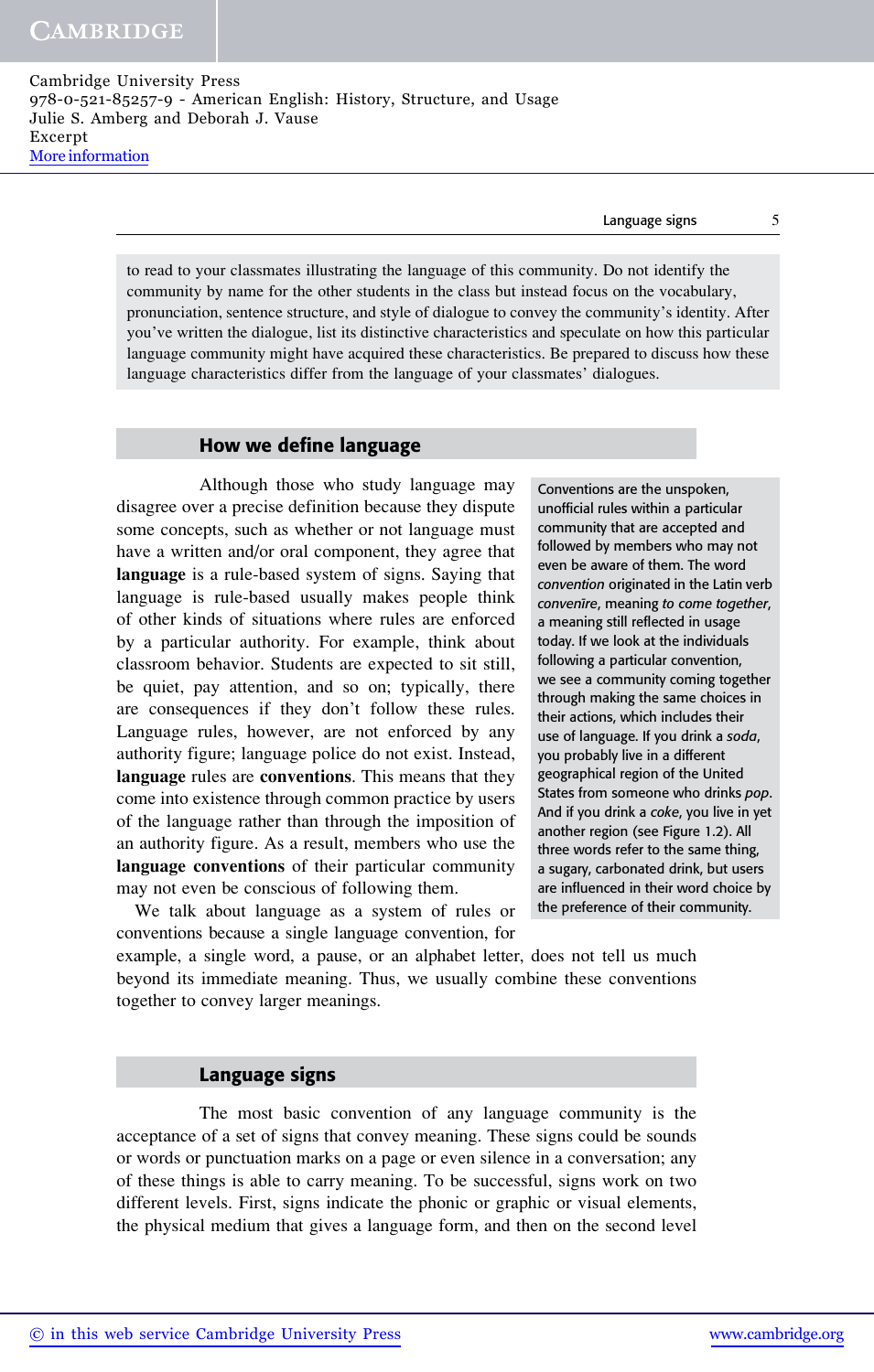# **CAMBRIDGE**

Cambridge University Press 978-0-521-85257-9 - American English: History, Structure, and Usage Julie S. Amberg and Deborah J. Vause Excerpt [More information](http://www.cambridge.org/9780521852579)





Figure 1.2 Do you use pop or soda or . . . ? (After M.T. Campbell 2003, Generic Names for Soft Drinks by County, http://popvssoda.com:2998/countystats/total-county.html)

the signs portray the message itself, which indicates a particular meaning. To give a quick illustration of this duality inherent in language signs, consider the word goose. The alphabet letters represent particular sounds within the American English language system. Then, for the second level, the letters work together to create the word goose, which represents the meaning the sign conveys, the concept of a certain kind of bird. The signs of language can come through almost any

Ferdinand de Saussure (1857–1913) was a Swiss linguist. His theories were fundamental in defining the study of language as a science. Saussure's work led to the twentieth-century development of the important linguistic subfield of semiotics, or the study of signs. We'll explore the field of semiotics in Chapter 7.

sensory channel: sounds, like words or music; sights, like a page of text; or even physical movements, like dance. Braille provides an example of signs conveyed through touch.

# Types of signs

The signs within a language that convey meaning can be either arbitrary or iconic. An arbitrary sign doesn't possess any inherent connection with its meaning. For example, in American English, the word for the object that can open or close a large opening in a wall is *door*. The fact that this word varies from one language to another shows that it is arbitrary: nothing in the word door indicates an intrinsic "doorness," or the state of being a door. We only learn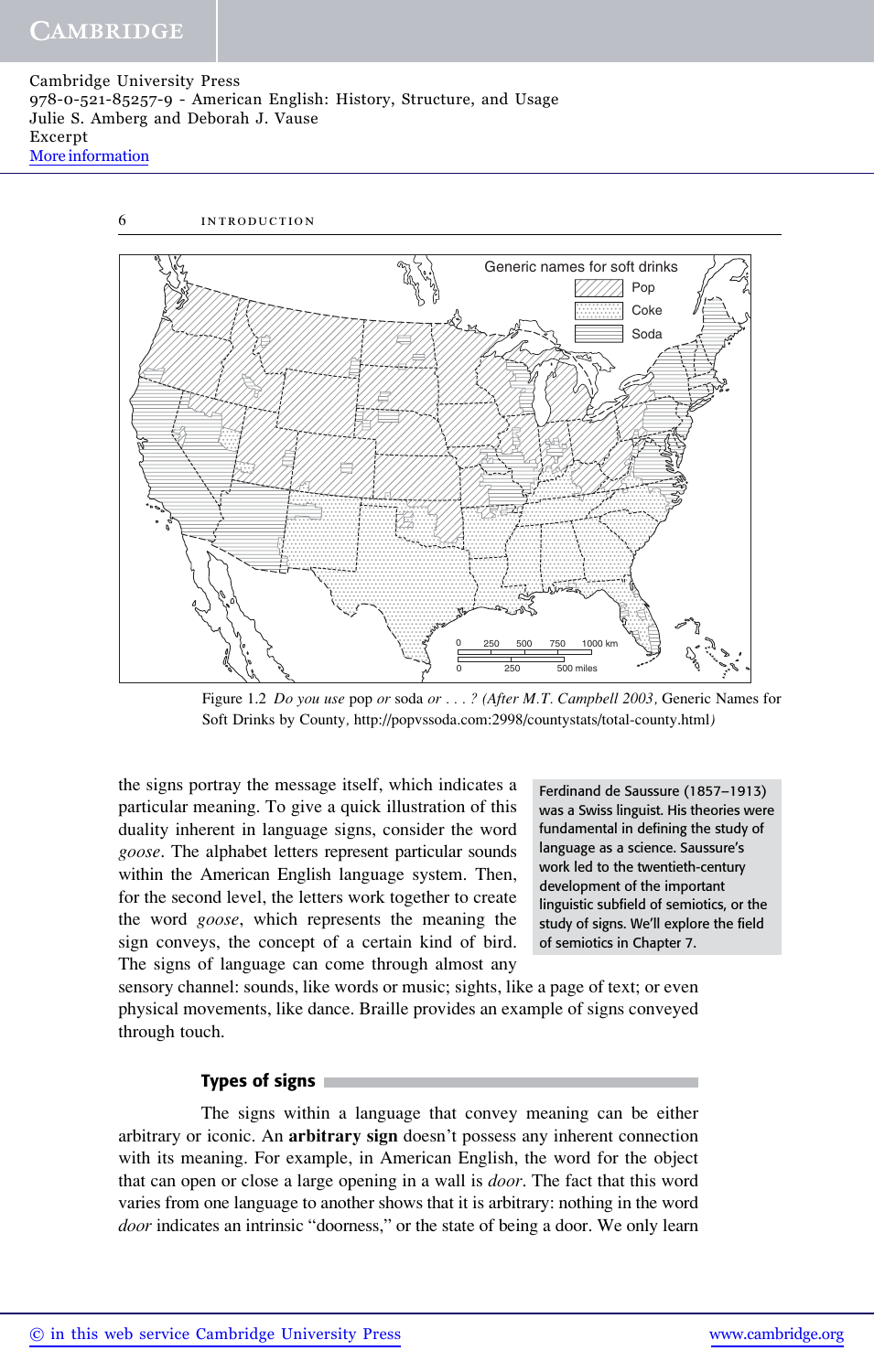Language signs 7



Figure 1.3 An iconic sign meaning wheelchair accessible

what this word means through our own individual experiences with other speakers, through reading the word, or through being taught a particular language.

Even words that we consider onomatapoeic, or imitations of the actual sounds, like the *crash* of a box hitting the floor or the *ding* of a bell, are arbitrary within a culture, though we might at first expect them to be the same across all cultures. This illustrates just how closely a culture and its language are linked. What seems to be an objective and literal recording of sound is really the representation of a cultural perspective. For instance, the sound a turkey makes is *gobble gobble* when represented in American English, *glugluglugluglu* in Portuguese, and *krrull* krrull in Albanian. Or think about the caw of a crow heard in the United States. In France the same bird would make a *croa-croa* sound and in Sweden a *krax-krax*.

The other type of sign, an iconic sign, works on a visual or auditory level to convey its meaning immediately; for example, the picture of a mouse conveys the concept of mouse to anyone who looks at it, no matter if the person uses the English name *mouse* or the French la souris (see Figure 1.3). No matter what the native language, anyone who hears a rooster crowing will immediately associate the concept *rooster* with that sound. We don't have to learn an arbitrary connection between these iconic signs and the concepts they represent. Table 1.1 illustrates the differences between arbitrary and iconic signs.

| Arbitrary sign                                          | Iconic sign                                      |
|---------------------------------------------------------|--------------------------------------------------|
| Culture-specific meaning<br>Learned meaning<br>Example: | Universal meaning<br>Obvious meaning<br>Example: |
| <b>SNAKE</b>                                            |                                                  |

|  | Table 1.1 Arbitrary signs vs. iconic signs |  |  |
|--|--------------------------------------------|--|--|
|  |                                            |  |  |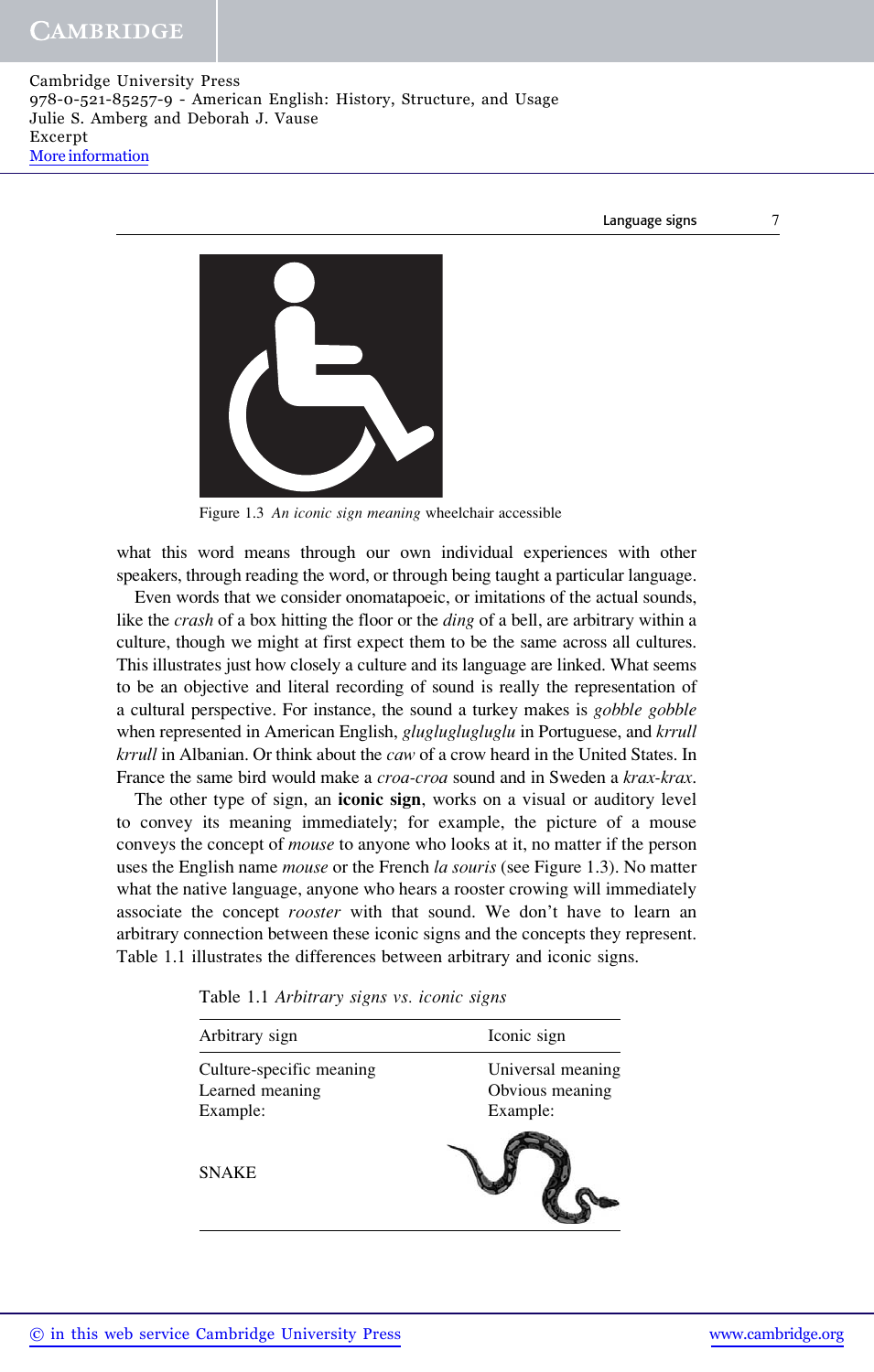# **CAMBRIDGE**

#### 8 **INTRODUCTION**

#### Exercise 1.3

Identify four iconic and four arbitrary signs from your own experience. Think and write about why each is effective in communicating an idea. Then consider if your process of *reading* an arbitrary sign, of determining the meaning that it conveys, is different from the process of reading an iconic one.

Remember that arbitrary signs carry meaning through convention, through habit or accepted usage. That is, a group of individuals who regularly communicate with each other, a language community, will begin using a particular sign to represent a particular concept and then continue to use the sign consistently to convey that particular meaning. Recognizing the role that conventions play within a language is crucial; without conventions, language wouldn't exist. Let's now explore more fully some of the conventions one has to know in order to be an effective language user.

# Fluency in language

When you were a child, you might have had fun with your friends or family inventing a special language to be used just by your circle. Maybe it was a code – signs or made-up words that you substituted for real words. Or maybe you created a made-up language by transposing sounds in some way: idday ouyay vereay seuay igpay atinlay? No matter what the structure of your language, it probably took a lot of work for you to produce it, remembering those words or sounds that substituted for others and the special flourishes that made it unique. To have any kind of conversation, you'd have had to really think before you spoke and then wait a while for your friend to formulate his or her answer.

We bring up these childhood games to contrast this scenario with what we usually do when we use our native languages. If you're like most people, you probably never even think about how you produce language, but merely accept as a given that you know it. But what does it really mean to "know" a language? In fact, most of us have very little knowledge about the complex processes we go through just to produce sound and construct meaningful sentences. Do we think about, for instance, how air must leave our diaphragms, enter our mouths, and vibrate behind our closed lips to produce the sound "m"? Do most of us know that when we state a sentence, such as "I gave her the book," that "her" is the indirect object and in this sentence must occupy the position following the verb and no other? In actuality, very few people have this kind of language knowledge, and yet they possess fluency. They are able to comprehend and to produce language easily, aware of the many subtleties of its use. So "knowing" a language or being fluent in a language is very different from "having knowledge" of a language, as Figure 1.4 illustrates.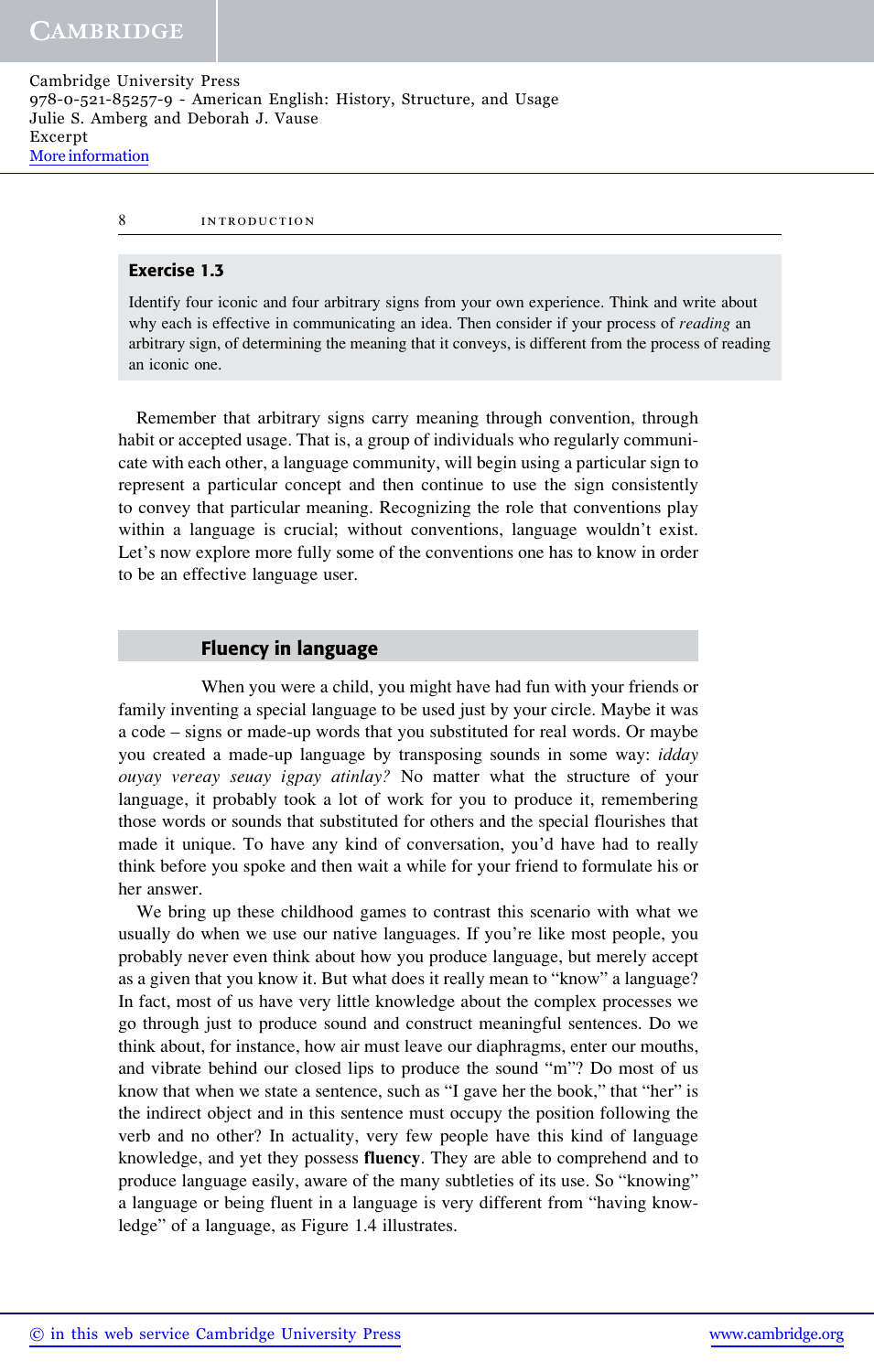

Figure 1.4 Knowing a language isn't the same as having knowledge of a language

#### Word systems

Knowing a language means knowing its word structures and meanings. Native speakers of English know the meanings of many words and know how to combine these words together. They also know how to coin new words in English. For instance, if someone gave you something and called it a krip, even though you might not know the word's meaning, you could ask for two of them by adding -s to krip, creating krips; in addition, you could also use the word in sentences: *Do you have any krips today? Where are my krips?* and so on. The ability to use language includes knowledge of the ways in which words are formed. We will discuss word formation in Chapter 3.

#### Sentence structures

Native speakers also know how to construct sentences. And they intuitively know when a sentence sounds "wrong." Note that constructing sentences goes beyond just putting strings of words together. As one famous linguist pointed out with his example sentence, Colorless green ideas sleep furiously, a sentence may be grammatically correct, but that does not mean that it is well-formed, or meaningful. Sentences must conform to certain rules of language, including rules about meanings. Chapters 5 and 7 will explore in more detail sentence structures and their meanings.

#### Sound systems

Knowing a language means that speakers know how to produce sounds in their native languages and that they understand which sounds are meaningful and which are not. So, for instance, while guttural sounds made in the throat area are common to many languages, including French, Arabic, and German, American English speakers know they are not a part of the American English sound corpus. In addition to intuitively knowing the sounds that comprise their language, speakers also know the ways in which sounds can be combined. For example, words in English cannot begin with the consecutive